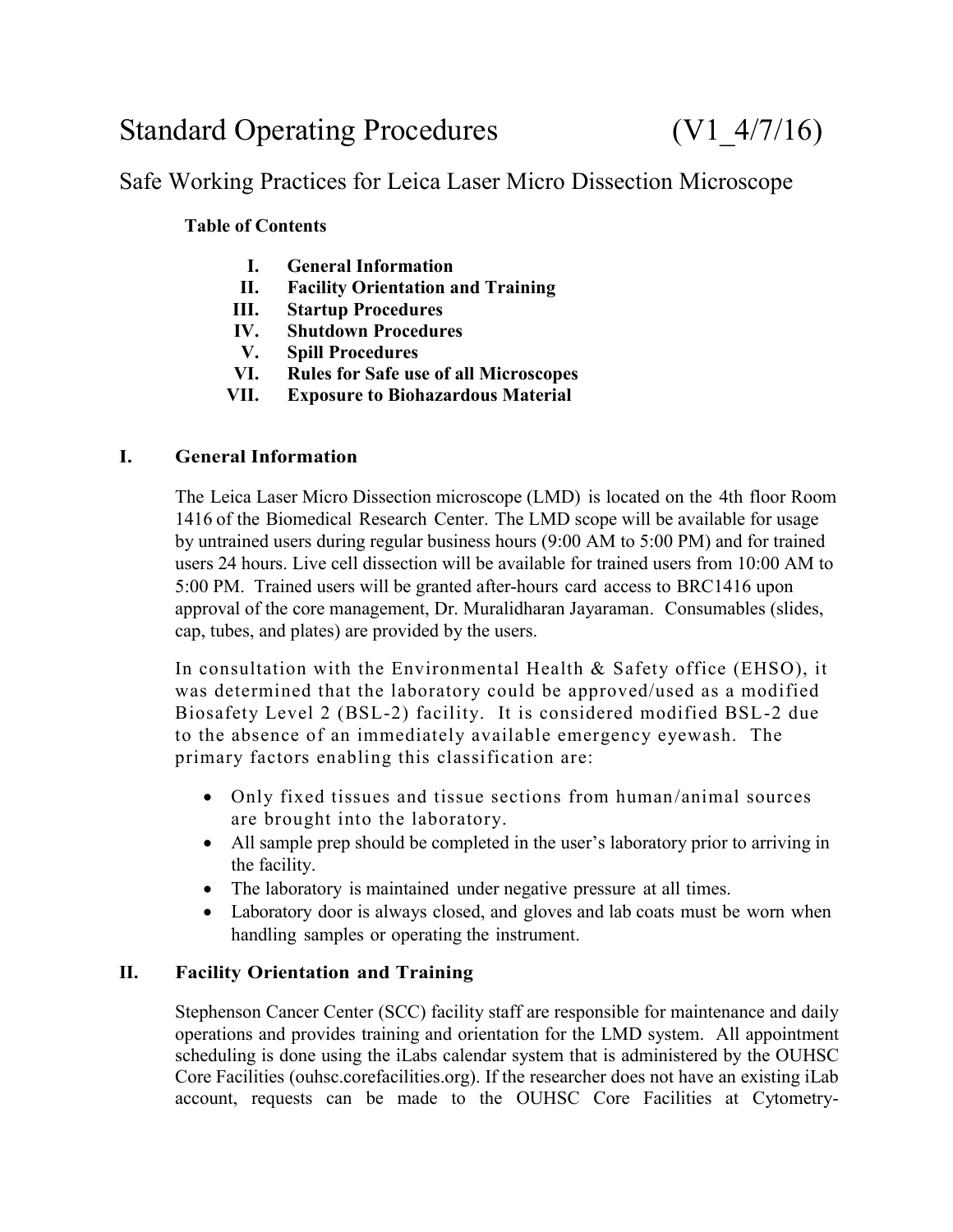Support@ouhsc.edu. Accounts will be approved as quickly as possible but it is recommended to request account registration a minimum of 24 hours prior to training, if at all possible. Training reservations on the system should be coordinated with the SCC core facility contact, Dr. Muralidharan Jayaraman. After training, except for regular minimal day-to-day operation questions, the researcher is responsible for their experiment. Further expert questions are to be directed to the Leica application scientists.

New LMD users are required to take a one-on-one, 90 min, hands-on training before unassisted use of instrumentation. Exposure procedures and emergency response are discussed with users during this initial training and each user is provided with a copy of this document. After training, each user will be required to provide signed confirmation of receipt and understanding of the content within the SOP document. Furthermore, copies of all SOPs are available in the laboratory and on the OUHSC Core Facility website (http://research.ouhsc.edu/core-facilities/) so that they can be easily accessed at any time. Questions are encouraged at any time via email. If there are any operational changes, this SOP will be modified accordingly.

# **III. Startup Procedures (more detailed procedures are also included in a separate document)\***

- 1. Check to make sure that the work area is clear of all unnecessary clutter and any sharp objects are in safe locations.
- 2. Boot up the computer, if not on.
- 3. Turn on the laser power supply unit (behind the power supply)
- 4. Turn on Laser key.
- 5. Turn on microscope control box.
- 6. Turn on EL6000 light source, if needed.
- 7. Launch LMD7 software.
- 8. Sample preparation is done in their respective lab. Slides with samples are placed on the microscope for brightfield or fluorescent viewing and dissection.
- 9. Load your collector set up.
- 10. Staff will assist users for building new experiment settings during training appointments only.
- 11. **Users are to report any suspected damage to the instrument prior to running. If there is any damage found after usage, you may be held accountable!**

#### **IV. Shutdown Procedures**

- 1. If you acquire pictures during dissection, store them on the /Desktop/Users/*'Lab\_name'* folder. Export your data to an **encrypted storage device** from the user's folder on the desktop. **Encrypted storage devices that have been scanned for viruses are required for use on all core facility computers.**
- 2. Check the iLab web calendar to see if there is anyone using the instrument for the day.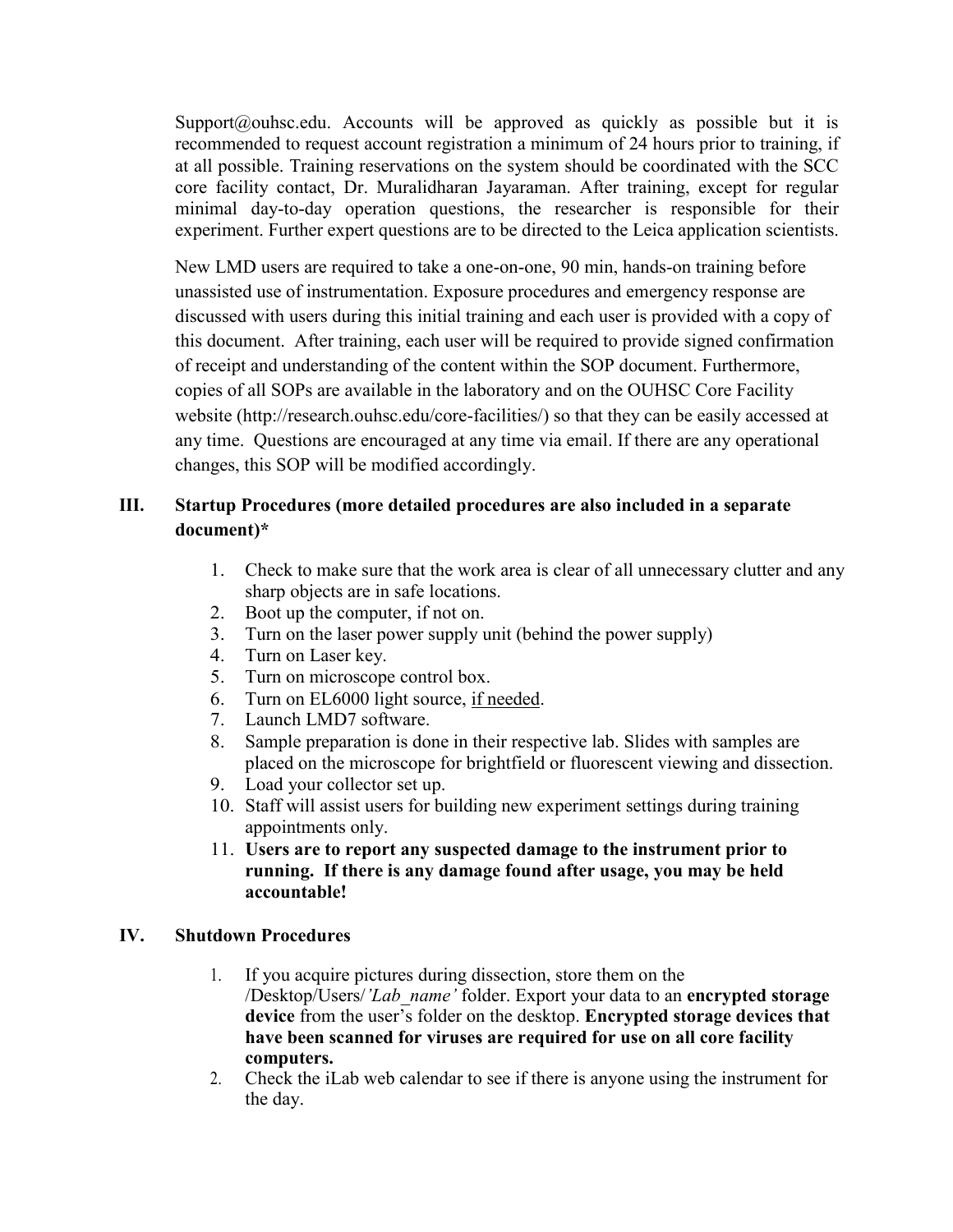- **a. If you are the last user- you are required to correctly shutdown the LMD system.**
	- **i. Unload collector to pick up your samples and load back into its place.**
	- **ii. Unload slides from slide holder and load the holder back in place on the microscope. All glass slides should be placed in a leak-proof sharps container. Plastic slides can be placed in biohazard bag.**
	- **iii.** Close the LMD7 software.
	- **iv.** Turn off the EL6000, if turned on.
	- **v.** Turn off the Microscope control box.
	- **vi.** Turn off the Laser key.
	- **vii.** Turn off the Laser power supply unit (behind the power supply)
- **b. If you are not the last user-** leave everything turned on.
- 3. Wipe all surfaces and objectives with 70% ethanol.
- 4. Discard all sample material into the biohazard container or package this material as needed for safe transport. Wipe down the container used for transportation after handling it with gloves.
- 5. Wipe down counter top with 70% ETOH.
- 6. All user and staff must remove gloves, then sanitize hands before leaving the laboratory with hand sanitizer provided in the room or touching other noninstrument items in the lab (phone, scheduling computer, door handles). SCC core facility staff will maintain the biohazard and sharp waste containers. It will remove, autoclave and properly dispose accumulated biohazard and sharp wastes, as required.

#### **V. Spill Procedures**

Microscope surfaces are wiped with 70% ETOH, left on surface for 15 minutes followed by a water rinse with deionized water. Large spills on microscope working surfaces are cleaned with 70% ETOH. We require all users to follow guidelines available in the EHSO Laboratory Safety Manual (*Part 13-Spill Control/Emergency Response: Section F-Biological Spills)*when working in the LMD facility. EHSO spill response procedures are available either online at: h[ttps://labman.ouhsc.edu/hbSections.aspx?ID=685](https://labman.ouhsc.edu/hbSections.aspx?ID=685) (*Section F-Biological Spills) or in the hard copy maintained in room 1413*

Spill kits areprovided both inRoom 1413 and Room 1416. The 70% ETOH is provided on the bench-top beside the microscope. PPE (gloves) and other items used for clean up should be properly disposed of in biohazard containers under the bench after cleaning of a spill.

#### **VI. Rules for Safe Use of all Microscopes:**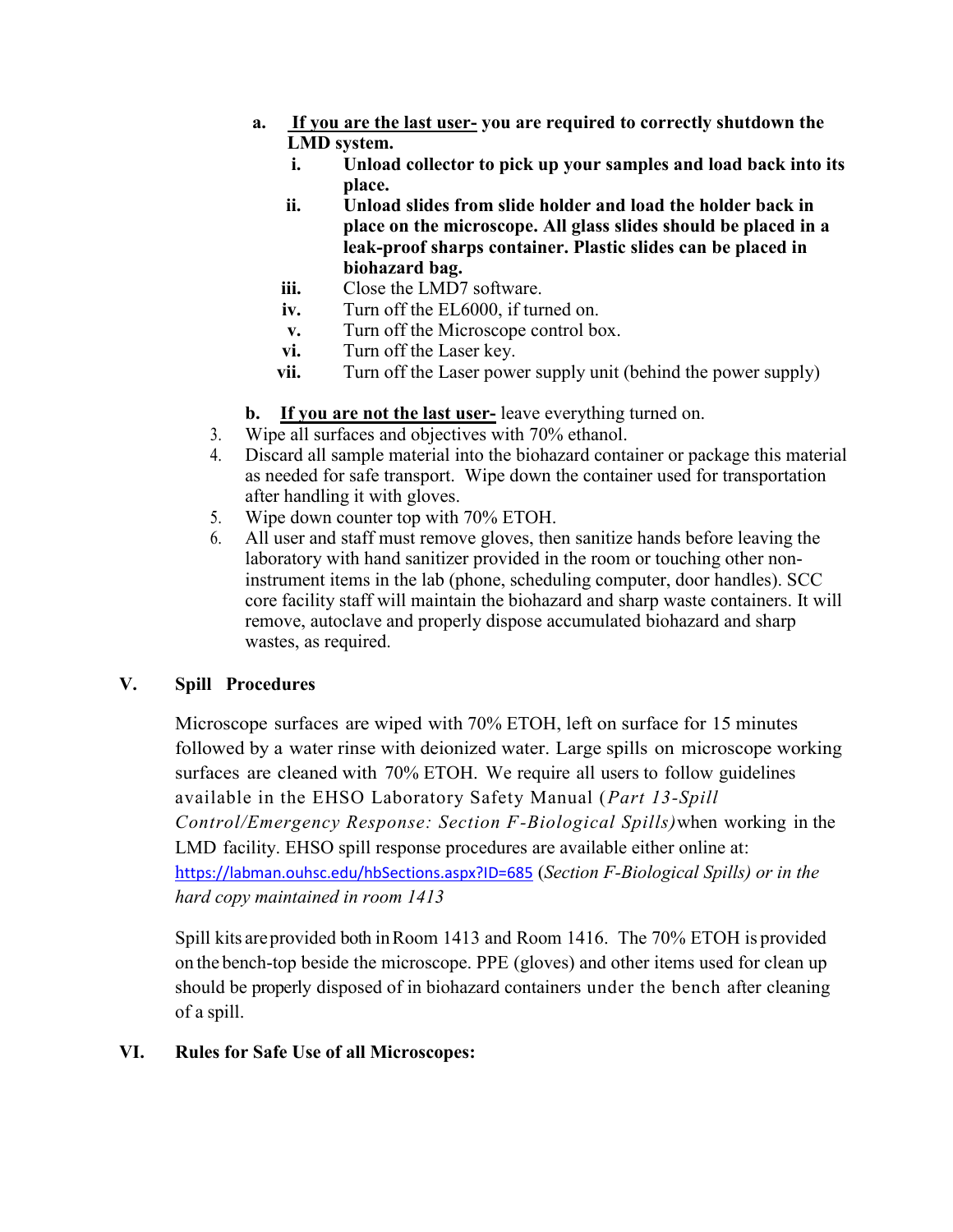The LMD system operates in a BSL-2 laboratory. The rules below are reviewed and revised as necessary and each facility user is responsible for reviewing them on a regular basis to insure compliance. An emergency eye wash is located at Room 1413, which is located directly across from the lab (due east) approximately 25 feet away. The rules for safe use of BSL-2 materials and instruments exposed to BSL-2 materials can be found on the University IBC webpage using this link:

<http://www.ouhsc.edu/ehso/labman/Section%206%20-%20Biological%20Safety.pdf>

and

#### <http://www.ouhsc.edu/ehso/policies/IDPolicy2010.pdf.pdf>

**Reminder: Gloves and lab coats are to always be worn** while operating all instruments or use of instrument computers (if PPE is worn while using computers and the assumption is that glove contamination is inevitable (see statement below), then don't these need to be disinfected/sterilized?) and during the handling of all samples within the lab space as there are hazard risks involved with many of the stains and fixation methods used for most samples.

**Never** touch door handles or telephone receivers with gloved hands! Contamination of these surfaces pose a danger to unwary users. **Gloves and lab coats must always be assumed to be contaminated** with chemical and biological material. After work, gloves will be disposed in Biohazard box and never touch the door knob with gloves.

Glass slides will be disposed in Sharp container under the bench.

No eating, drinking, smoking, or applying cosmetics in the laboratory.

## **VII. Exposure to Biohazardous Material**

All employees with occupational exposure to human blood, tissues, or cell lines are required to take the online EHSO bloodborne pathogen training course at the time of assignment to tasks where occupational exposure may take place, when changes affect employees' occupational exposure, and at least annually thereafter. The hepatitis B vaccine should be made available to all employees who have occupational exposure to blood or other potentially infectious materials. If an employee sustains an exposure incident (such as a stick with a contaminated needle/scalpel/dental wire or a splash of potentially infectious material in the eye, mouth, mucous membrane, or non-intact skin), the exposed person should immediately:

- A. Clean the wound with soap; flush mucous membranes with water or normal saline solution;
- B. Notify his/her supervisor, designated coordinator, or other designated individual;